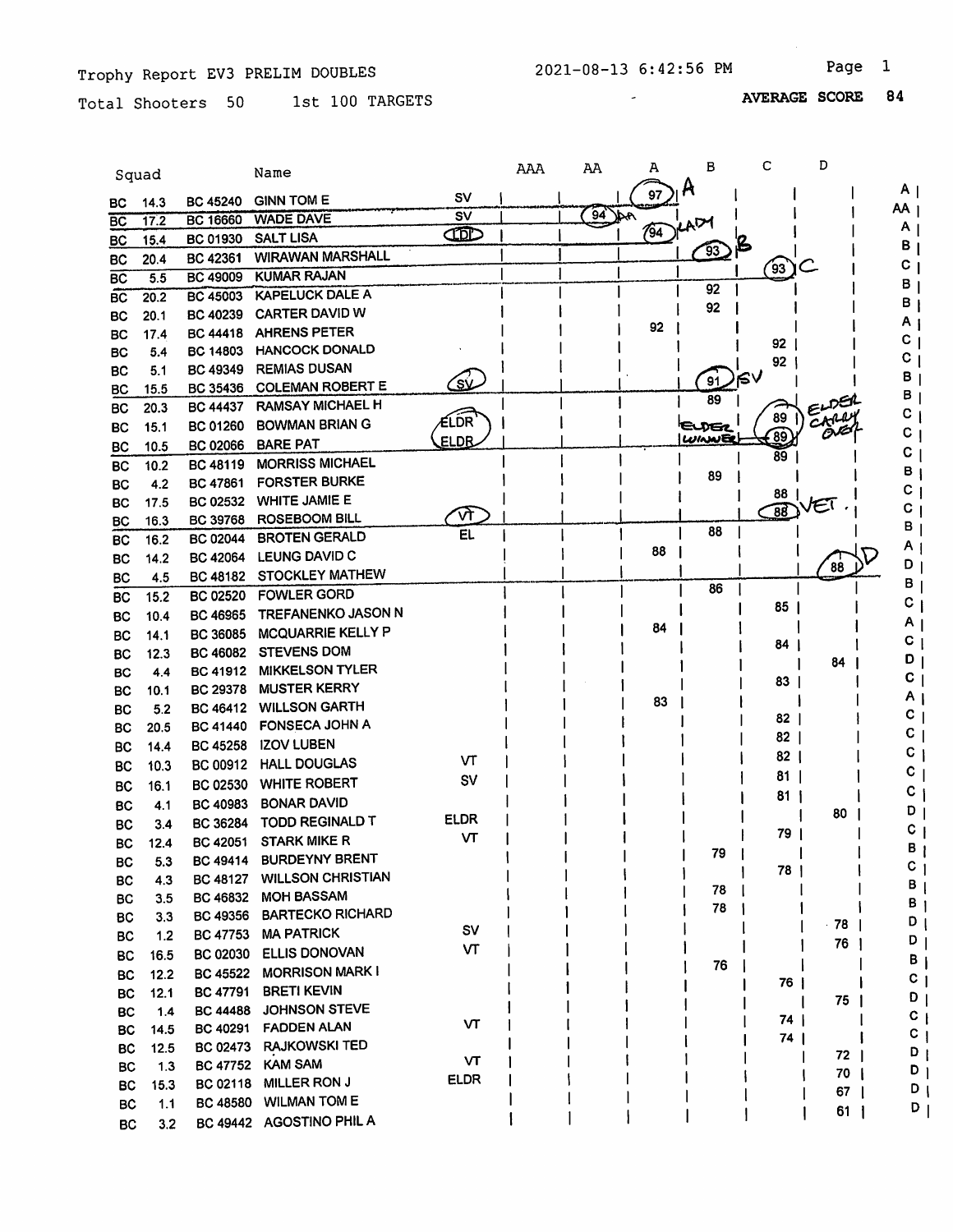| PLEASE MAKE SURE YOUR SCORES ARE CORRECT |                              |           |                |              | shootingsportssoftware.com |            |      |     |            |                              |  |
|------------------------------------------|------------------------------|-----------|----------------|--------------|----------------------------|------------|------|-----|------------|------------------------------|--|
|                                          | #3 -<br>#1 - CASH PURSE      |           | #5 -           |              |                            |            | #7 - |     |            |                              |  |
|                                          | #2 - LEWIS<br>$#4 -$         |           | #6 -           |              |                            |            | #8 - |     |            |                              |  |
| #3                                       | <b>EV3 PRELIM DOUBLES</b>    |           | 8/13/2021      |              |                            | <b>AAA</b> |      |     |            |                              |  |
|                                          |                              |           | <b>Options</b> |              |                            | AA         |      | B   |            | D                            |  |
| <b>BC</b>                                | <b>1.1 WILMAN TOM E</b>      |           |                | 134 33 0 0 1 |                            |            |      |     |            | 67P                          |  |
| <b>BC</b>                                | <b>1.2 MA PATRICK</b>        | <b>SV</b> |                | 138400       | 0 <sup>1</sup>             |            |      |     |            | 78 <sub>1</sub> <sup>D</sup> |  |
| <b>BC</b>                                | 1.3 KAM SAM                  | VT        |                | 32 40 0      | $\Omega$                   |            |      |     |            | 72 <sub>1</sub> <sup>D</sup> |  |
| <b>BC</b>                                | <b>1.4 JOHNSON STEVE</b>     |           |                | 142 33 0     | $\Omega$                   |            |      |     |            | 75P                          |  |
|                                          | 1.5                          |           |                |              |                            |            |      |     |            |                              |  |
|                                          | 2.1                          |           |                |              |                            |            |      |     |            |                              |  |
|                                          | 2.2                          |           |                |              |                            |            |      |     |            |                              |  |
|                                          | 2.3                          |           |                |              |                            |            |      |     |            |                              |  |
|                                          | 2.4                          |           |                |              |                            |            |      |     |            |                              |  |
|                                          | $2.5\,$                      |           |                |              |                            |            |      |     |            |                              |  |
|                                          | 3.1                          |           |                |              |                            |            |      |     |            |                              |  |
| <b>BC</b>                                | 3.2 AGOSTINO PHIL A          |           | 2              | 128 33 0 0   |                            |            |      |     |            | 61 <sub>1</sub> <sup>D</sup> |  |
| <b>BC</b>                                | <b>3.3 BARTECKO RICHARD</b>  |           |                | 143 35 0     | $\Omega$                   |            |      | 78I |            | В                            |  |
| <b>BC</b>                                | 3.4 TODD REGINALD T          | ELDR 12   |                | 137430       | $\Omega$                   |            |      |     |            | 80 P                         |  |
| <b>BC</b>                                | 3.5 MOH BASSAM               |           |                | 141 37 0     | $\bf{0}$                   |            |      | 781 |            | B                            |  |
| <b>BC</b>                                | <b>4.1 BONAR DAVID</b>       |           | 12             | 140 41<br>0  |                            |            |      |     | 81         | C                            |  |
| <b>BC</b>                                | <b>4.2 FORSTER BURKE</b>     |           | 12             | 44 45 0      | $\overline{0}$             |            |      | 891 |            | B                            |  |
| <b>BC</b>                                | <b>4.3 WILLSON CHRISTIAN</b> |           | 12             | 140 38 0     | $\overline{0}$             |            |      |     | <b>781</b> | C                            |  |
| <b>BC</b>                                | <b>4.4 MIKKELSON TYLER</b>   |           | 12             | 140 44 0     | $\Omega$                   |            |      |     |            | $84 ^{D}$                    |  |
| <b>BC</b>                                | <b>4.5 STOCKLEY MATHEW</b>   |           |                | 141 47 0     |                            |            |      |     |            | 88 D                         |  |

 $\mathcal{L}^{\text{max}}_{\text{max}}$  , where  $\mathcal{L}^{\text{max}}_{\text{max}}$ 

٠

 $\mathcal{L}(\mathcal{L}(\mathcal{L}))$  and  $\mathcal{L}(\mathcal{L}(\mathcal{L}))$  . The contribution of  $\mathcal{L}(\mathcal{L})$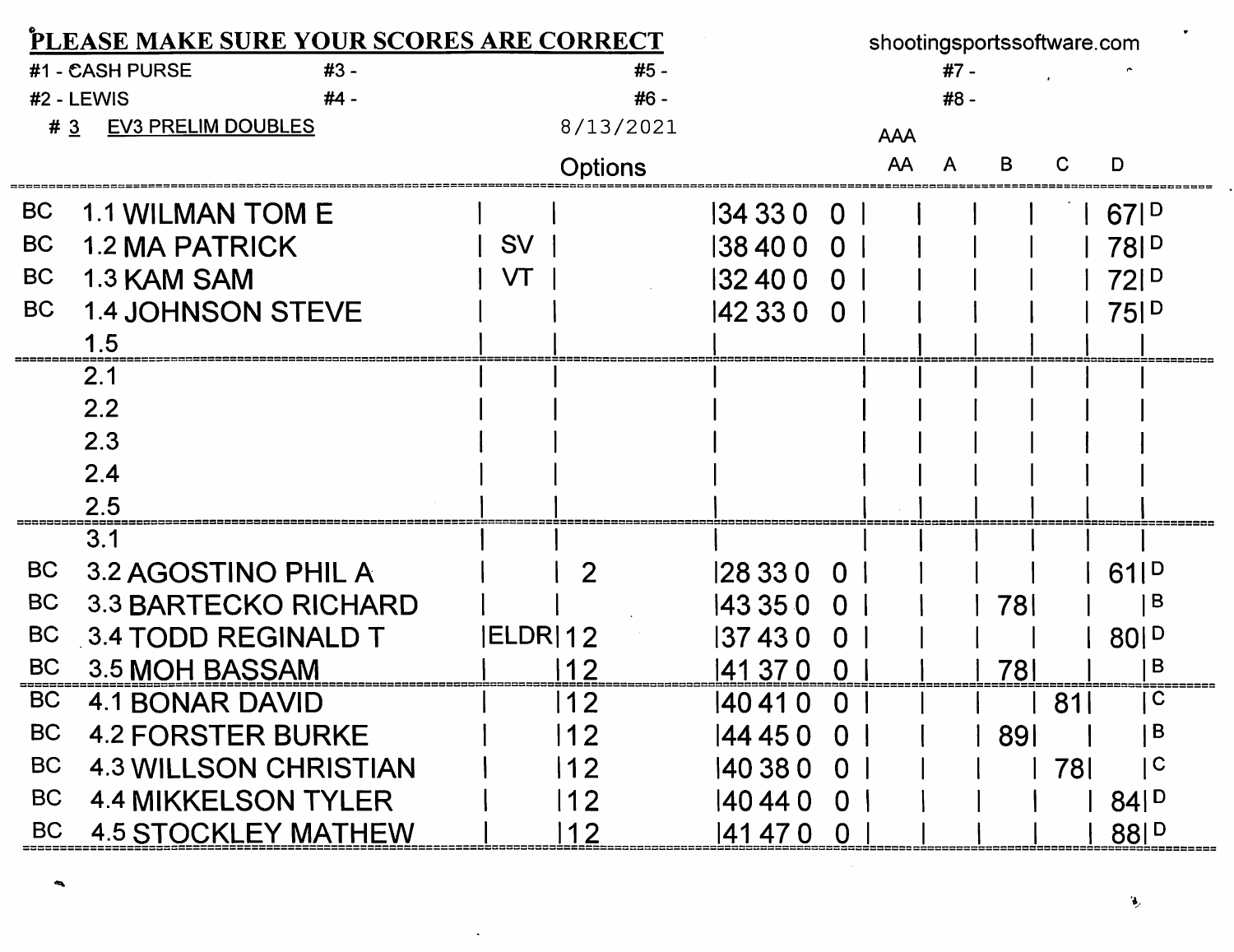| PLEASE MAKE SURE YOUR SCORES ARE CORRECT |                           |  |  |                |          |                |            |      | shootingsportssoftware.com. |                 |   |     |
|------------------------------------------|---------------------------|--|--|----------------|----------|----------------|------------|------|-----------------------------|-----------------|---|-----|
|                                          | #1 - CASH PURSE<br>#3 -   |  |  | #5 -           |          |                |            | #7 - |                             |                 |   |     |
|                                          | #2 - LEWIS<br>$#4 -$      |  |  | #6 -           |          |                |            | #8 - |                             |                 |   |     |
| #3                                       | <b>EV3 PRELIM DOUBLES</b> |  |  | 8/13/2021      |          |                | <b>AAA</b> |      |                             |                 |   |     |
|                                          |                           |  |  | <b>Options</b> |          |                | AA         | Α    | В                           |                 | D |     |
| BC                                       | <b>5.1 REMIAS DUSAN</b>   |  |  | $ 12\rangle$   | 444800   |                |            |      |                             | l 921           |   | l C |
| BC                                       | <b>5.2 WILLSON GARTH</b>  |  |  | 12             | 424100   |                |            | 83   |                             |                 |   | l A |
| BC                                       | <b>5.3 BURDEYNY BRENT</b> |  |  |                | 374200   |                |            |      | 791                         |                 |   | B   |
| BC                                       | 5.4 HANCOCK DONALD        |  |  | 12             | 145 47 0 | $\overline{0}$ |            |      |                             | 92 <sub>l</sub> |   |     |
|                                          | BC 5.5 KUMAR RAJAN        |  |  |                | 146470   | O              |            |      |                             | 931             |   |     |
|                                          | 6.1                       |  |  |                |          |                |            |      |                             |                 |   |     |
|                                          | .6.2                      |  |  |                |          |                |            |      |                             |                 |   |     |
|                                          | 6.3                       |  |  |                |          |                |            |      |                             |                 |   |     |
|                                          | 6.4                       |  |  |                |          |                |            |      |                             |                 |   |     |
|                                          | 6.5                       |  |  |                |          |                |            |      |                             |                 |   |     |
|                                          | 7.1                       |  |  |                |          |                |            |      |                             |                 |   |     |
|                                          | 7.2                       |  |  |                |          |                |            |      |                             |                 |   |     |
|                                          | 7.3                       |  |  |                |          |                |            |      |                             |                 |   |     |
|                                          | 7.4                       |  |  |                |          |                |            |      |                             |                 |   |     |
|                                          |                           |  |  |                |          |                |            |      |                             |                 |   |     |
|                                          | 8.1                       |  |  |                |          |                |            |      |                             |                 |   |     |
|                                          | 8.2                       |  |  |                |          |                |            |      |                             |                 |   |     |
|                                          | 8.3                       |  |  |                |          |                |            |      |                             |                 |   |     |
|                                          | 8.4                       |  |  |                |          |                |            |      |                             |                 |   |     |
|                                          | 8.5                       |  |  |                |          |                |            |      |                             |                 |   |     |

 $\blacksquare$ 

 $\mathcal{A}^{\mathcal{A}}$  and  $\mathcal{A}^{\mathcal{A}}$ 

 $\mathcal{L}^{\mathcal{L}}(\mathcal{L}^{\mathcal{L}})$  and  $\mathcal{L}^{\mathcal{L}}(\mathcal{L}^{\mathcal{L}})$  . The contribution of  $\mathcal{L}^{\mathcal{L}}$ 

 $\mathcal{L}(\mathcal{L})$  and  $\mathcal{L}(\mathcal{L})$  . The set of  $\mathcal{L}(\mathcal{L})$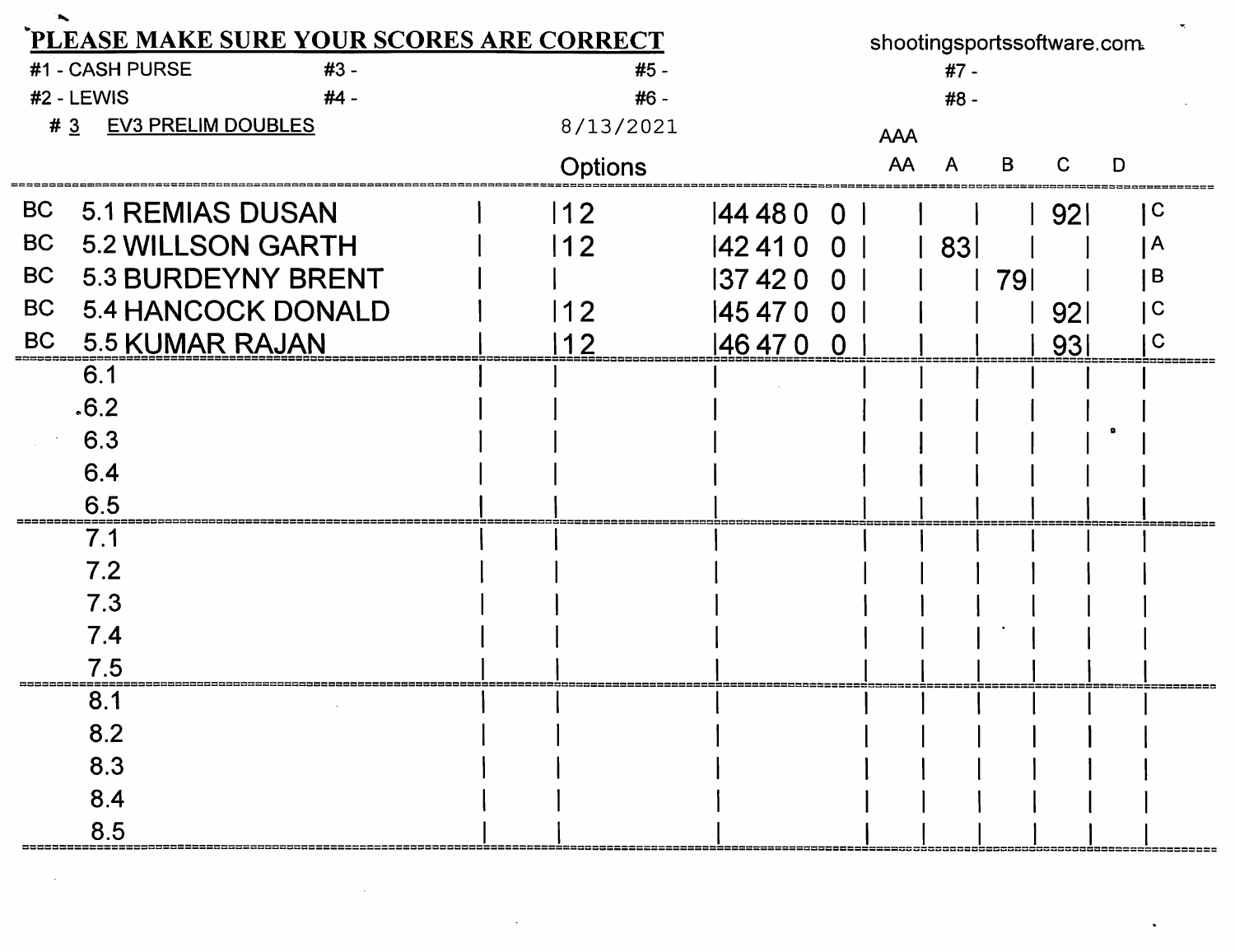| PLEASE MAKE SURE YOUR SCORES ARE CORRECT |                | shootingsportssoftware.com |            |            |                         |
|------------------------------------------|----------------|----------------------------|------------|------------|-------------------------|
| #1 - CASH PURSE<br>#3 -                  | #5 -           |                            | #7 -       |            |                         |
| #2 - LEWIS<br>#4 -                       | #6 -           |                            | #8 -       |            |                         |
| <b>EV3 PRELIM DOUBLES</b><br>#3          | 8/13/2021      |                            | <b>AAA</b> |            |                         |
|                                          | <b>Options</b> |                            | AA<br>А    |            | D                       |
| 9.1                                      |                |                            |            |            |                         |
| 9.2                                      |                |                            |            |            |                         |
| 9.3                                      |                |                            |            |            |                         |
| 9.4                                      |                |                            |            |            |                         |
| 9.5                                      |                |                            |            |            |                         |
| BC 10.1 MUSTER KERRY                     |                | 139440<br>$\overline{0}$   |            | 831        | $\overline{\mathsf{C}}$ |
| BC 10.2 MORRISS MICHAEL                  |                | 142 47 0                   |            | 891        | C                       |
| BC 10.3 HALL DOUGLAS                     | VT             | 141410                     |            | <b>821</b> | C                       |
| BC 10.4 TREFANENKO JASON N               | 12             | 42430<br>$\Omega$          |            | 851        | C                       |
| BC 10.5 BARE PAT                         | <b>IELDR</b>   | 143460 0                   |            | 891        |                         |
| 11.1                                     |                |                            |            |            |                         |
| 11.2                                     |                |                            |            |            |                         |
| 11.3                                     |                |                            |            |            |                         |
| 11.4                                     |                |                            |            |            |                         |
| 11.5                                     |                |                            |            |            |                         |
| <b>BC</b><br><b>12.1 BRETI KEVIN</b>     | 12             | 140 36 0<br>$\Omega$       |            | 76         | C                       |
| BC 12.2 MORRISON MARK I                  |                | 140 36 0<br>$\overline{0}$ |            | 761        | B                       |
| BC 12.3 STEVENS DOM                      | 12             | 143410<br>$\overline{0}$   |            | <b>841</b> | $\mathbf C$             |
| BC 12.4 STARK MIKE R                     | VT             | 143 36 0<br>$\bf{0}$       |            | 791        | $\mathbf C$             |
| BC 12.5 RAJKOWSKI TED                    | 12             | 137 37 0<br>$\bf{0}$       |            | 741        | C<br> 222220000002      |

 $\pmb{\varphi}$ 

 $\bullet$  .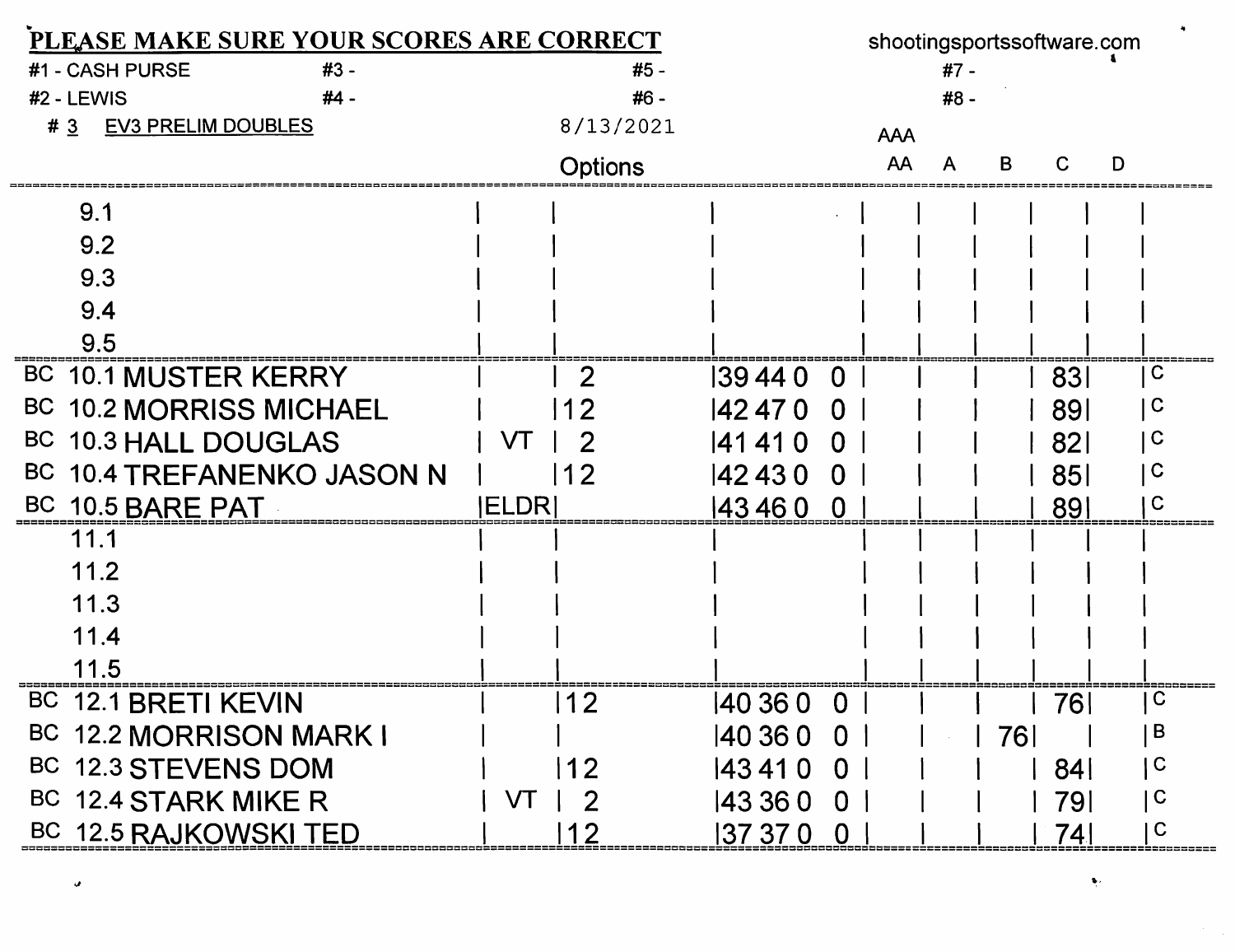| PLEASE MAKE SURE YOUR SCORES ARE CORRECT |                    | shootingsportssoftware.com |            |            |                 |
|------------------------------------------|--------------------|----------------------------|------------|------------|-----------------|
| #1 - CASH PURSE<br>#3 -                  | #5 -               |                            | $#7 -$     |            |                 |
| #2 - LEWIS<br>#4 -                       | #6 -               |                            | #8 -       |            |                 |
| #3<br><b>EV3 PRELIM DOUBLES</b>          | 8/13/2021          |                            | <b>AAA</b> |            |                 |
|                                          | <b>Options</b>     |                            | AA         | В<br>С     | D               |
| 13.1                                     |                    |                            |            |            |                 |
| 13.2                                     |                    |                            |            |            |                 |
| 13.3                                     |                    |                            |            |            |                 |
| 13.4                                     |                    |                            |            |            |                 |
| 13.5                                     |                    |                            |            |            |                 |
| BC 14.1 MCQUARRIE KELLY P                | 2                  | 140 44 0<br>$\Omega$       | 84         |            | A               |
| <b>BC</b><br>14.2 LEUNG DAVID C          |                    | 141 47 0<br>$\Omega$       | 881        |            | $\mathsf{A}$    |
| <b>BC</b><br><b>14.3 GINN TOM E</b>      | <b>SV</b><br>12    | 149480<br>$\Omega$         | 971        |            | $\mathsf{A}$    |
| <b>14.4 IZOV LUBEN</b><br><b>BC</b>      | 12                 | 138 44 0<br>$\Omega$       |            | 82         | $\mathbf C$     |
| BC 14.5 FADDEN ALAN                      |                    | 135 39 0                   |            | 74         | $\mathbf C$     |
| BC 15.1 BOWMAN BRIAN G                   | <b>IELDRI</b><br>2 | 143460<br>$\Omega$         |            | 89         | C               |
| BC 15.2 FOWLER GORD                      |                    | 141450<br>$\Omega$         |            | 86         | B               |
| BC 15.3 MILLER RON J                     | <b>IELDRI</b><br>2 | 132 38 0<br>$\Omega$       |            |            | 70 <sup>1</sup> |
| BC 15.4 SALT LISA                        | LDI                | 146480<br>$\Omega$         | 94         |            | $\mathsf{A}$    |
| BC 15.5 COLEMAN ROBERT E                 | <b>SV</b>          | 42 49 0<br>$\bf{0}$        |            | 91         | B               |
| BC 16.1 WHITE ROBERT                     | <b>SV</b><br> 12   | 140 41 0<br>$\overline{0}$ |            | 81         | $\mathsf{C}$    |
| BC 16.2 BROTEN GERALD                    | EL.                | 424600                     |            | <b>881</b> | B               |
| BC 16.3 ROSEBOOM BILL                    | VT 112             | 145430 0                   |            | 881        | $\mathsf C$     |
| 16.4                                     |                    |                            |            |            |                 |
| BC 16.5 ELLIS DONOVAN                    | VT                 | 137 39 0<br>$\overline{0}$ |            |            | 76 D            |

 $\bullet$ 

 $\mathbf{u}$